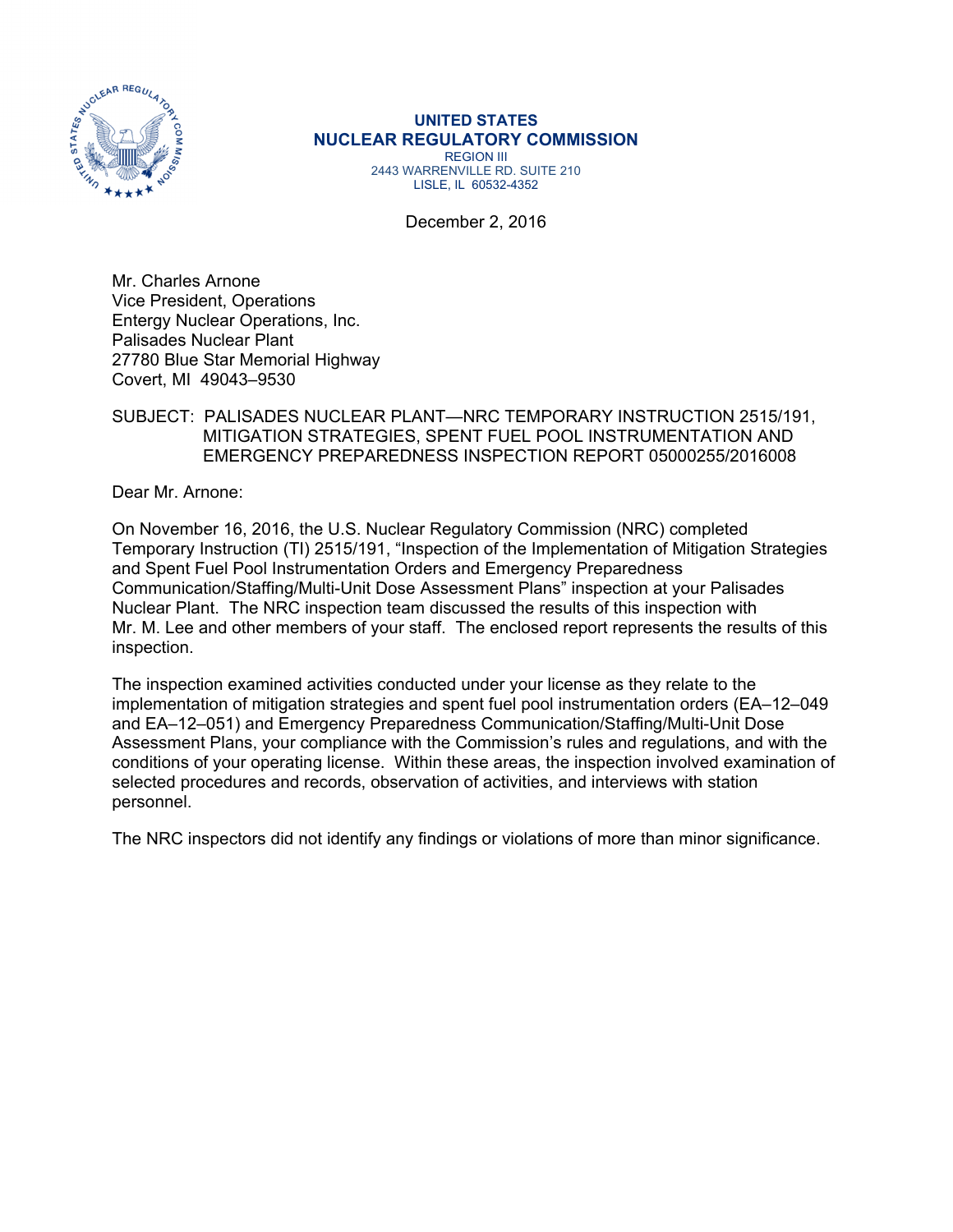C. Arnone -2-

In accordance with Title 10 of the *Code of Federal Regulations* (10 CFR) 2.390, "Public Inspections, Exemptions, Requests for Withholding," of the NRC's "Rules of Practice," a copy of this letter, its enclosure, and your response (if any) will be available electronically for public inspection in the NRC's Public Document Room or from the Publicly Available Records System (PARS) component of the NRC's Agencywide Documents Access and Management System (ADAMS). ADAMS is accessible from the NRC Web site at http://www.nrc.gov/reading-rm/adams.html (the Public Electronic Reading Room).

Sincerely,

### */RA/*

Ann Marie Stone, Team Leader Technical Support Staff Division of Reactor Projects

Docket No. 50–255 License No. DPR–20

Enclosure: Inspection Report 05000255/2016008

cc: Distribution via LISTSERV®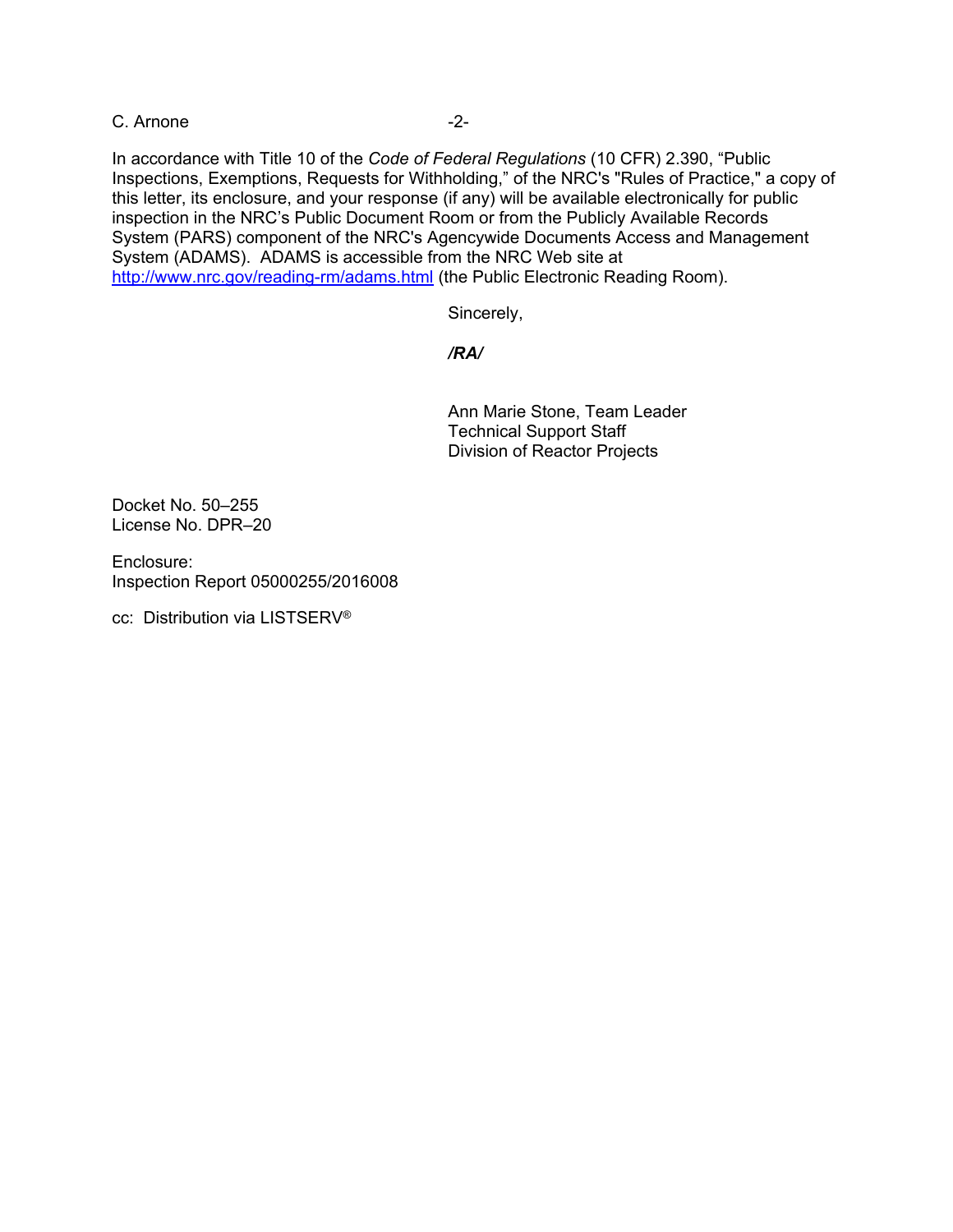# U.S. NUCLEAR REGULATORY COMMISSION

# REGION III

| Docket No:<br>License No: | $50 - 255$<br><b>DPR-20</b>                                                                                                                                   |  |  |  |
|---------------------------|---------------------------------------------------------------------------------------------------------------------------------------------------------------|--|--|--|
| Report No:                | 05000255/2016008                                                                                                                                              |  |  |  |
| Licensee:                 | Entergy Nuclear Operations, Inc.                                                                                                                              |  |  |  |
| Facility:                 | Palisades Nuclear Plant                                                                                                                                       |  |  |  |
| Location:                 | Covert, MI                                                                                                                                                    |  |  |  |
| Dates:                    | September 26 through November 16, 2016                                                                                                                        |  |  |  |
| Inspectors:               | J. Boettcher, Resident Inspector (Team Lead)<br><b>B. Bartlett, Project Engineer</b><br>J. Benjamin, Senior Reactor Inspector<br>S. Sheldon, Project Engineer |  |  |  |
| Approved by:              | A. Stone, Team Leader<br><b>Technical Support Staff</b><br>Division of Reactor Projects                                                                       |  |  |  |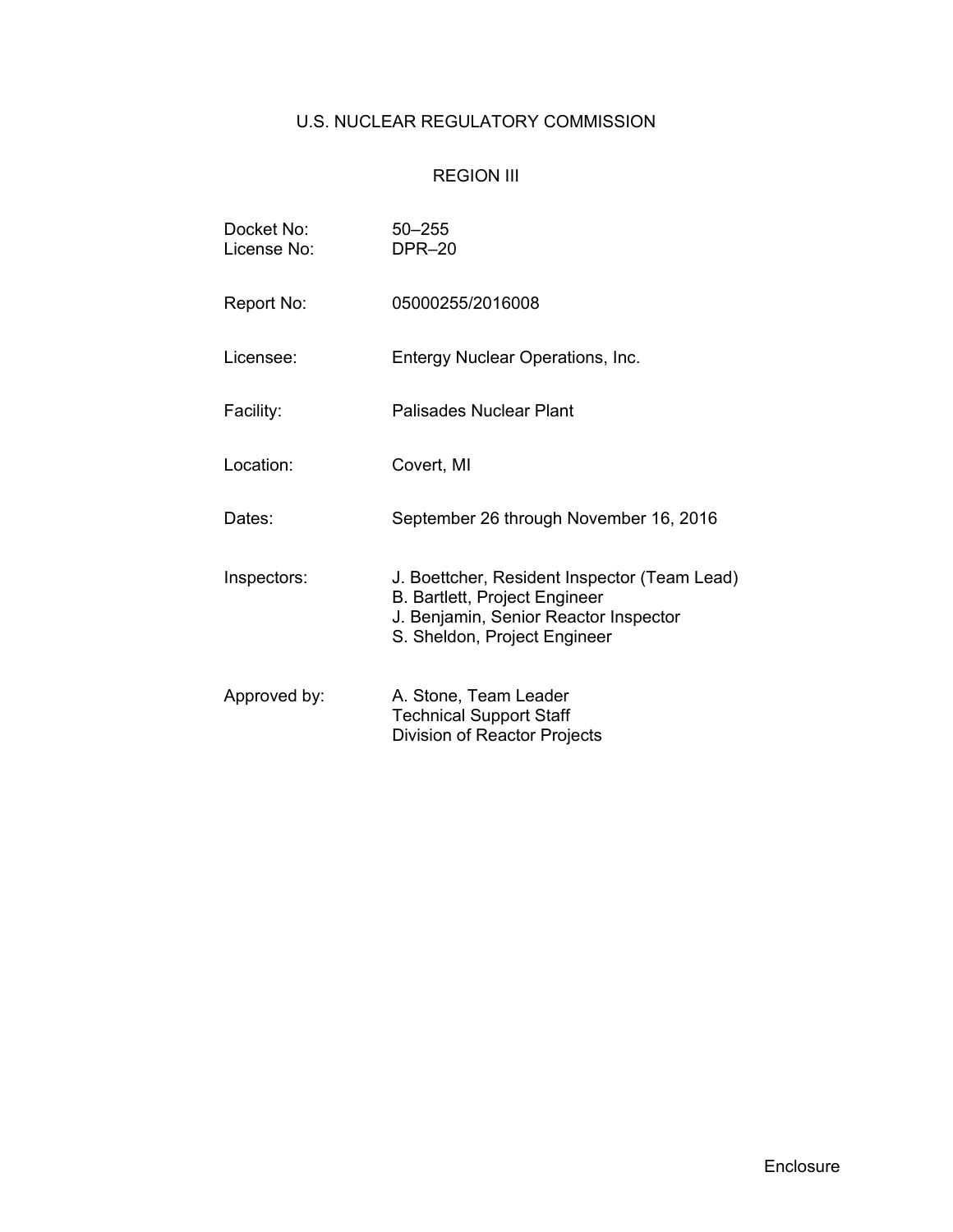### **SUMMARY**

Inspection Report 05000255/2016008, 09/26/2016 – 09/30/2016, Palisades Nuclear Plant; Temporary Instruction 2515/191 Implementation of Mitigation Strategies and Spent Fuel Pool Instrumentation Orders and Emergency Preparedness Communication/Staffing/Multi-Unit Dose Assessment Plans.

This inspection was performed by a resident inspector and three U.S. Nuclear Regulatory Commission (NRC) regional inspectors. No findings of significance or violations of NRC requirements were identified during this inspection. The significance of inspection findings is indicated by their color (i.e., greater than Green, or Green, White, Yellow, Red) and determined using Inspection Manual Chapter 0609, "Significance Determination Process," dated April 29, 2015. Cross-cutting aspects are determined using Inspection Manual Chapter (IMC) 0310, "Aspects Within the Cross-Cutting Areas," dated December 4, 2014. The NRC's program for overseeing the safe operation of commercial nuclear power reactors is described in NUREG–1649, "Reactor Oversight Process," dated July 2016.

NRC-Identified and Self-Revealing Findings

None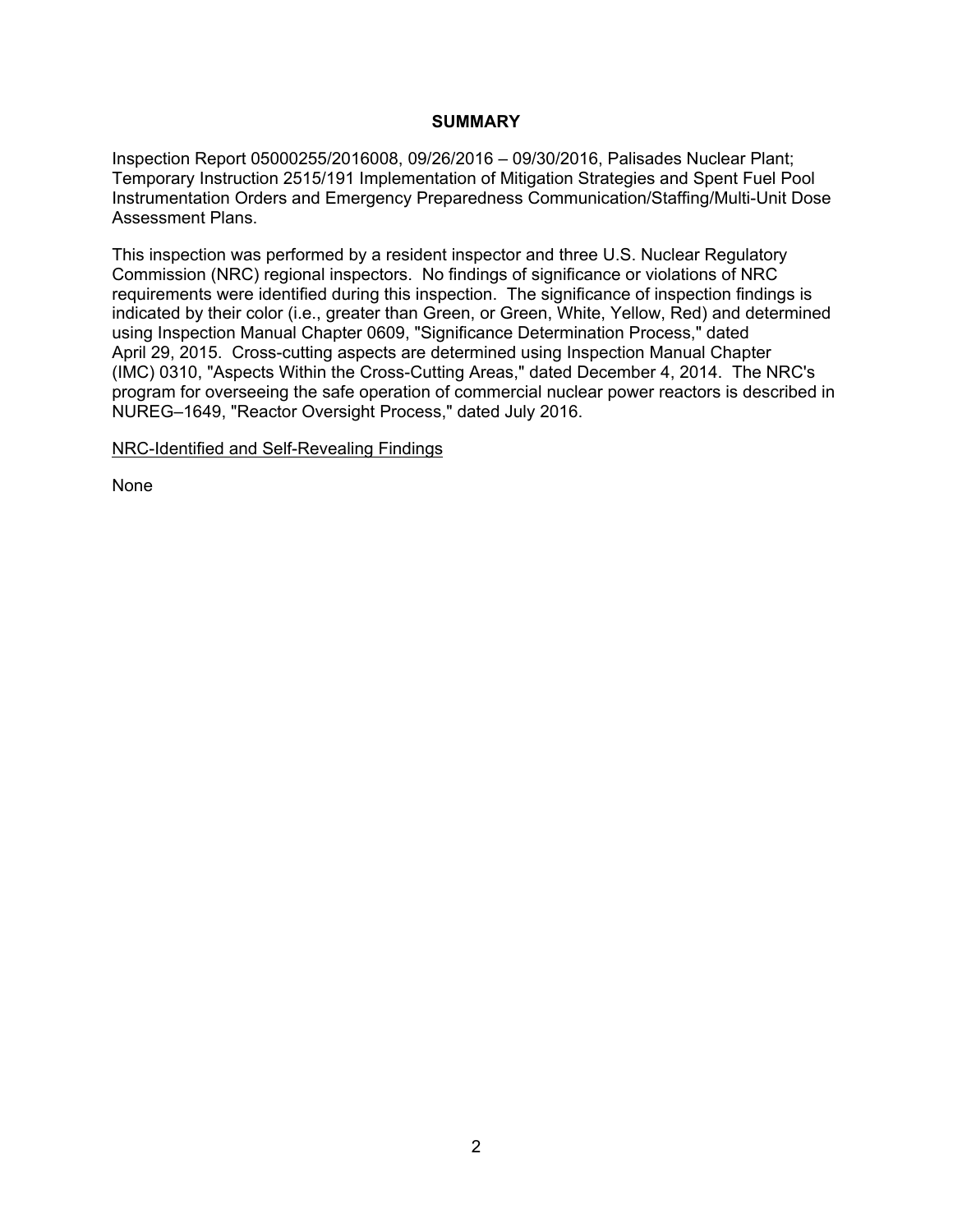# **REPORT DETAILS**

# **4. OTHER ACTIVITIES**

### 4OA5 Other Activities (Temporary Instruction 2515/191)

The objective of Temporary Instruction (TI) 2515/191, "Inspection of the Implementation of Mitigation Strategies and Spent Fuel Pool Instrumentation Orders and Emergency Preparedness Communication/Staffing/Multi-Unit Dose Assessment Plans," is to verify the licensee has adequately implemented the mitigation strategies as described in the licensee's Final Integrated Plan (Agencywide Documents Access Management System (ADAMS) Accession No. ML15351A351), the licensee's supplement to the notification of full compliance (ADAMS Accession No. ML16083A285), and the U.S. Nuclear Regulatory Commission's (NRC's) safety evaluation (ADAMS Accession No. ML16014A318) and to verify the licensee installed reliable water-level measurement instrumentation in their spent fuel pool (SFP). The purpose of this TI was also to verify the licensee had implemented Emergency Preparedness (EP) enhancements as described in their site-specific submittals and NRC safety assessments, including multi-unit dose assessment capability and enhancements to ensure staffing is sufficient and communications can be maintained during such an event.

The inspection also verifies plans for complying with NRC Orders EA–12–049, "Order Modifying Licenses with Regard to Requirements for Mitigation Strategies for Beyond-Design-Basis External Events" (ADAMS Accession No. ML12054A736) and EA–12–051, "Order Modifying Licenses With Regard to Reliable Spent Fuel Pool Instrumentation" (ADAMS Accession No. ML12054A679) are in place and are being implemented by the licensee. Additionally, the inspection verified implementation of staffing and communications information provided in response to the March 12, 2012, request for information letter and multiunit dose assessment information provided per COMSECY–13–0010, "Schedule and Plans for Tier 2 Order on Emergency Preparedness for Japan Lessons Learned," dated March 27, 2013, (ADAMS Accession No. ML12339A262).

The inspectors discussed the plans and strategies with plant staff, reviewed documentation, and where appropriate, performed plant walk downs to verify the strategies could be implemented as stated in the licensee's submittals and the NRC staff prepared safety evaluation. For most strategies, this included verification that the strategy was feasible, procedures and/or guidance had been developed, training had been provided to plant staff, and required equipment had been identified and staged. Specific details of the team's inspection activities are described in the following sections.

### .1 Mitigation Strategies for Beyond-Design Basis External Events

### a. Inspection Scope

The inspectors examined the licensee's established guidelines and implementing procedures for the beyond-design basis mitigation strategies. The inspectors assessed how the licensee coordinated and documented the interface/transition between existing off-normal and emergency operating procedures with the newly developed mitigation strategies. The inspectors selected a number of mitigation strategies and conducted plant walk downs with licensed operators and responsible plant staff to assess: the adequacy and completeness of the procedures; familiarity of operators with the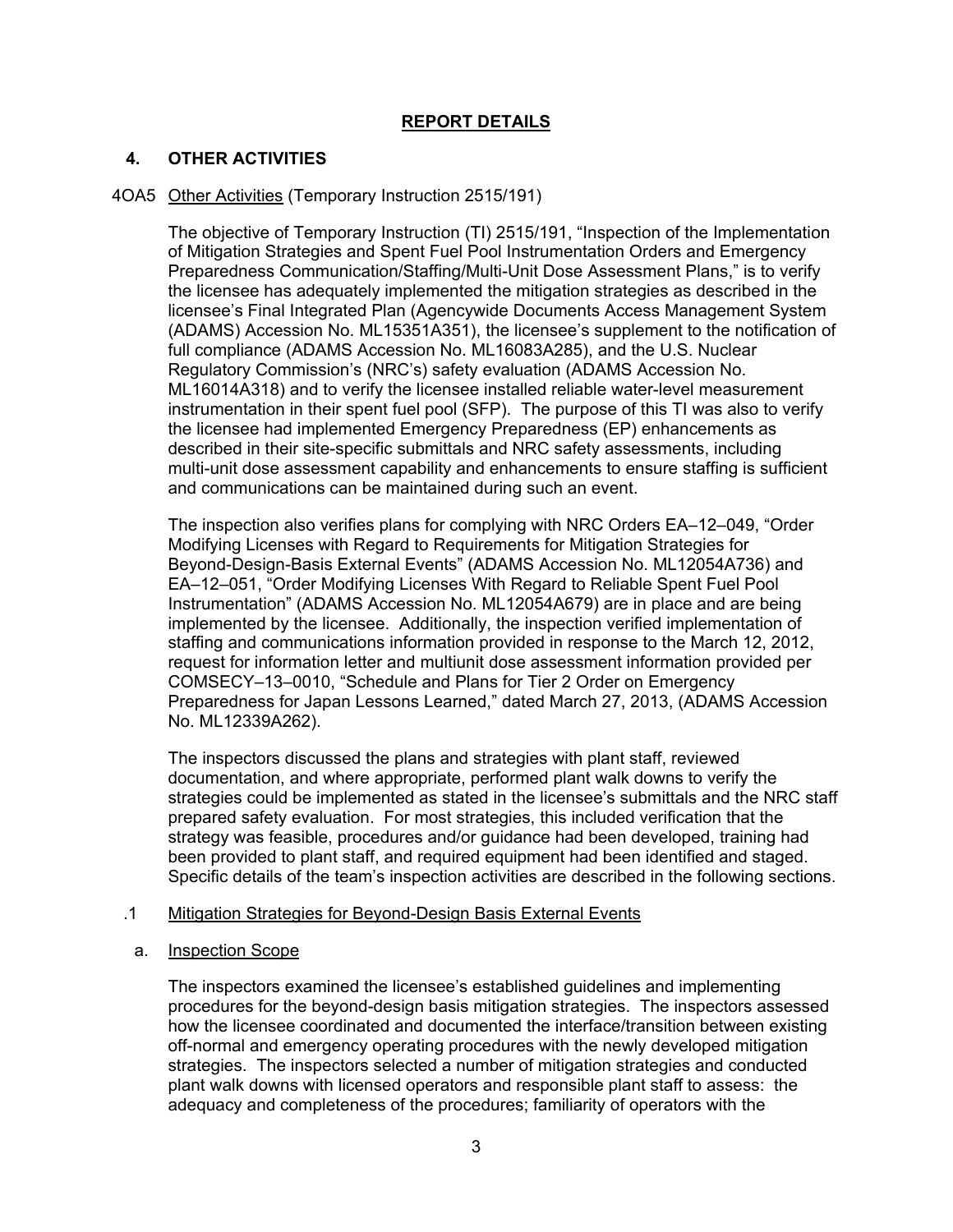procedure objectives and specific guidance; staging and compatibility of equipment; and the practicality of the operator actions prescribed by the procedures, consistent with the postulated scenarios.

The inspectors verified a preventive maintenance program had been established for the Diverse and Flexible Coping Strategies (FLEX) portable equipment and periodic equipment inventories were in place and being conducted. Additionally, the inspectors examined the introductory and planned periodic/refresher training provided to the Operations staff most likely to be tasked with implementation of the FLEX mitigation strategies. The inspectors also reviewed the introductory and planned periodic training provided to the Emergency Response Organization personnel. Documents reviewed are listed in the attachment.

### b. Assessment

Based on samples selected for review, the inspectors verified the licensee satisfactorily implemented appropriate elements of the FLEX strategy as described in the plant specific submittal(s) and the associated safety evaluation and determined the licensee is generally in compliance with NRC Order EA–12–049. The inspectors verified the licensee satisfactorily:

- developed and issued FLEX Support Guidelines (FSG) to implement the FLEX strategies for postulated external events;
- integrated their FSGs into their existing plant procedures such that entry into and departure from the FSGs were clear when using existing plant procedures;
- protected FLEX equipment from site-specific hazards;
- developed and implemented adequate testing and maintenance of FLEX equipment to ensure their availability and capability;
- trained their staff to assure personnel proficiency in the mitigation of beyond-design basis events; and
- developed the means to ensure the necessary off-site FLEX equipment would be available from off-site locations.

The inspectors verified non-compliances with current licensing requirements, and other issues identified during the inspection were entered into the licensee's corrective action program as appropriate.

c. Findings

No findings were identified.

## .2 Spent Fuel Pool Instrumentation

a. Inspection Scope

The inspectors examined the licensee's newly installed SFP instrumentation. Specifically, the inspectors verified the sensors were installed as described in the plant specific submittals and the associated safety evaluation and that the cabling for the power supplies and the indications for each channel were physically and electrically separated. Additionally, environmental conditions and accessibility of the instruments were evaluated. Documents reviewed are listed in the attachment.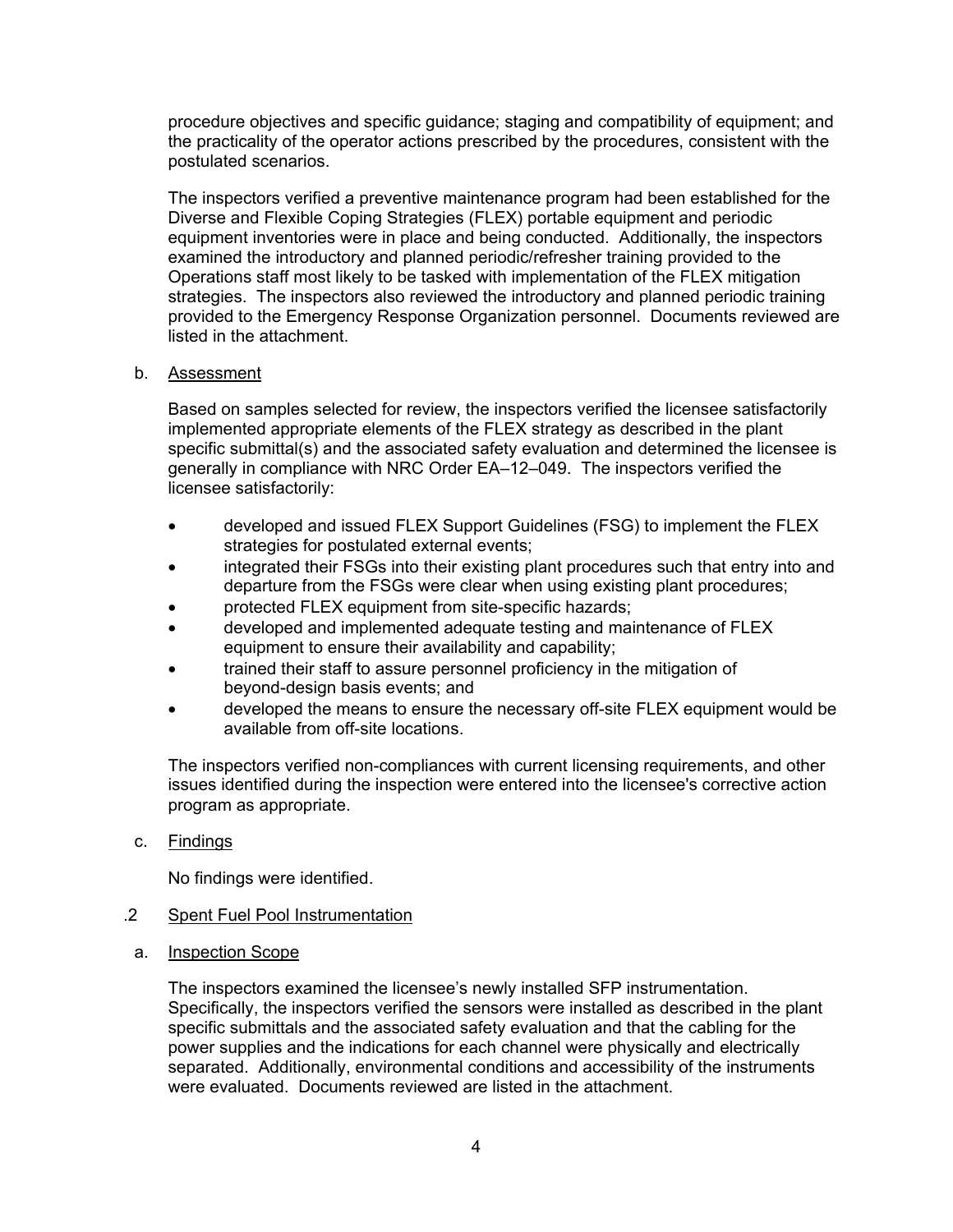### b. Assessment

Based on samples selected for review, the inspectors determined the licensee satisfactorily installed and established control of the SFP instrumentation as described in the plant specific submittal(s) and the associated safety evaluation and determined the licensee is generally in compliance with NRC Order EA–12–051. The inspectors verified the licensee satisfactorily:

- installed the SFP instrumentation sensors, cabling and power supplies to provide physical and electrical separation as described in the plant specific submittal(s) and safety evaluation;
- installed the SFP instrumentation display in the location, environmental conditions and accessibility as described in the plant specific submittal(s); and
- trained their staff to assure personnel proficiency with the maintenance, testing, and use of the SFP instrumentation.

The inspectors verified non-compliances with current licensing requirements, and other issues identified during the inspection were entered into the licensee's corrective action program.

c. Findings

No findings were identified.

### .3 Staffing and Communication Request for Information

a. Inspection Scope

Through discussions with plant staff, review of documentation and plant walk downs, the inspectors verified the licensee has implemented required changes to staffing, communications equipment and facilities to support a multi-unit extended loss of alternating current power (ELAP) scenario as described in the licensee's staffing assessment and the NRC safety assessment. The inspectors also verified the licensee has implemented multi-unit dose assessment (including releases from SFPs) capability using the licensee's site-specific dose assessment software and approach as described in the licensee's multi-unit dose assessment submittal. Documents reviewed are listed in the attachment.

b. Assessment

The inspectors reviewed information provided in the licensee's multi-unit dose submittal and in response to the NRC's March 12, 2012, request for information letter and verified that the licensee satisfactorily implemented enhancements pertaining to Near-Term Task Force Recommendation 9.3 response to a large scale natural emergency event that results in an extended loss of all alternating current power to all site units and impedes access to the site. The inspectors verified the following:

- the licensee satisfactorily implemented required staffing change(s) to support a multi-unit ELAP scenario;
- EP communications equipment and facilities are sufficient for dealing with a multi-unit ELAP scenario; and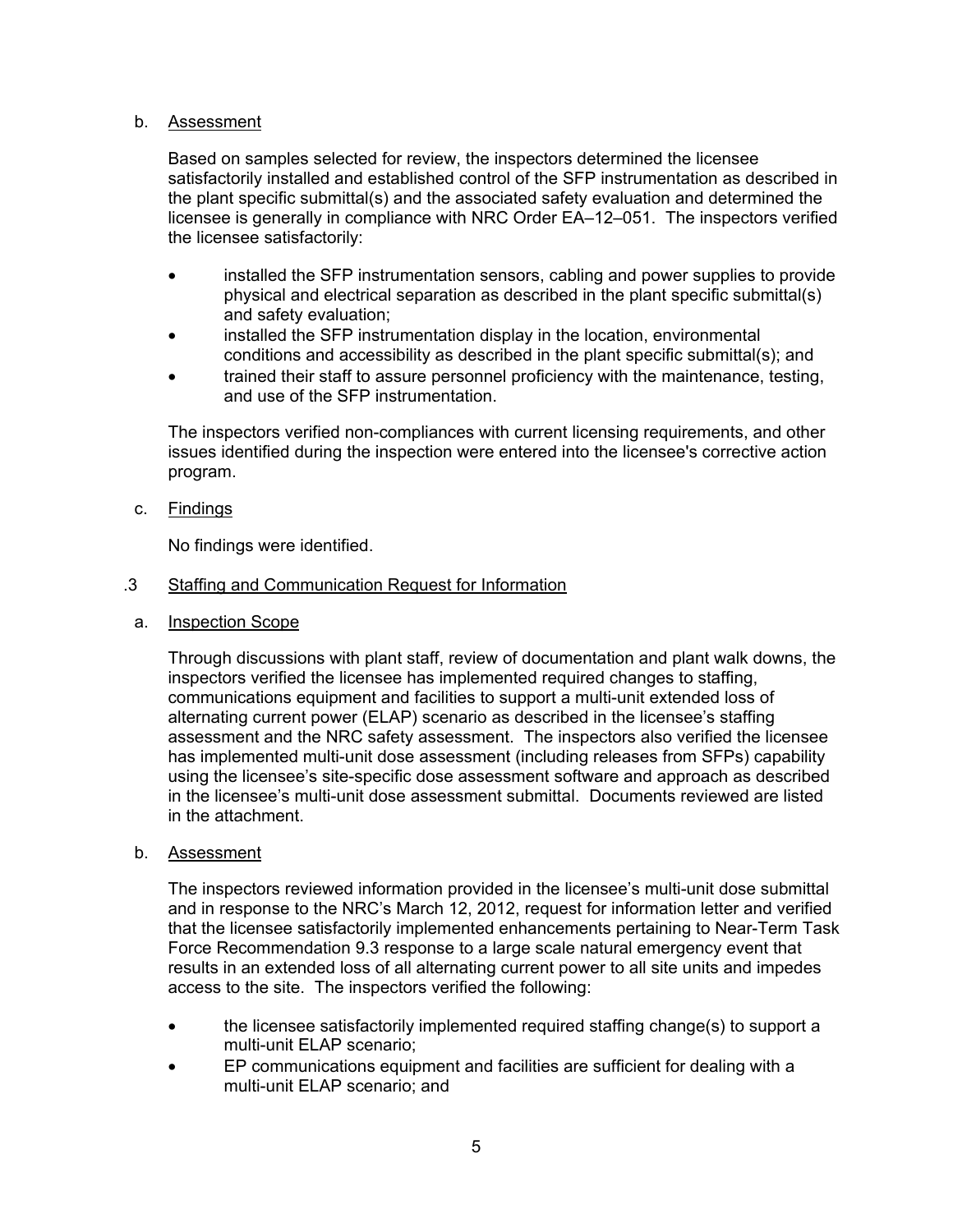• the licensee implemented multi-unit dose assessment capabilities (including releases from SFPs) using the licensee's site-specific dose assessment software and approach.

The inspectors verified non-compliances with current licensing requirements, and other issues identified during the inspection were entered into the licensee's corrective action program.

c. Findings

No findings were identified.

### 4OA6 Management Meeting

#### Exit Meeting Summary

On November 16, 2016, the inspectors presented the inspection results to Mr. M. Lee and other members of the licensee's staff. The licensee acknowledged the issues presented. The inspectors confirmed none of the potential report input discussed was considered proprietary.

ATTACHMENT: SUPPLEMENTAL INFORMATION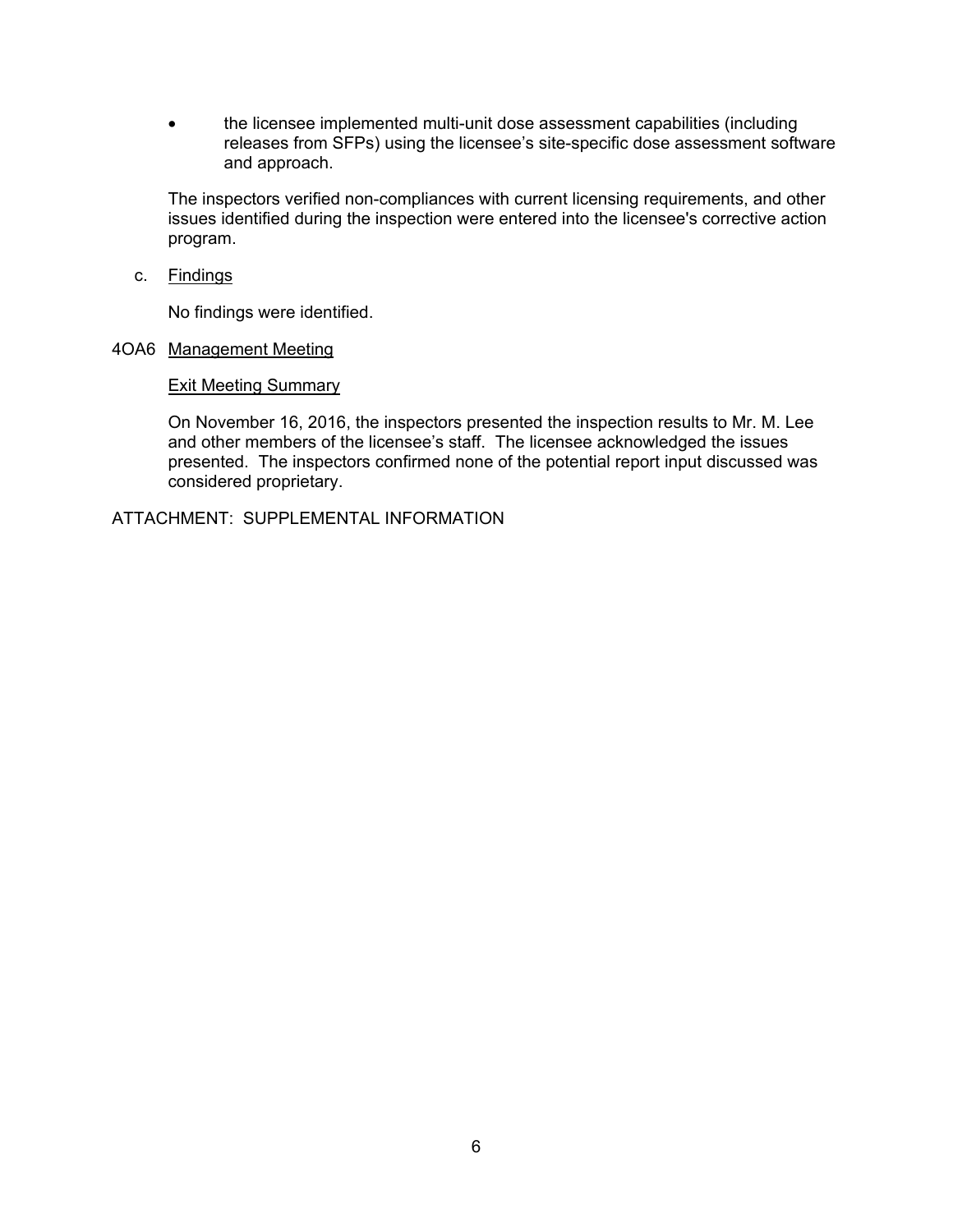# **SUPPLEMENTAL INFORMATION**

# **KEY POINTS OF CONTACT**

### Licensee

- C. Arnone, Site Vice President
- A. Williams, General Manager Plant Operations
- T. Mulford, Operations Manager
- B. Baker, Operations Manager Shift
- J. Borah, Engineering Manager, Systems and Components
- T. Davis, Regulatory Assurance
- B. Dotson, Regulatory Assurance
- J. Erickson, Regulatory Assurance
- O. Gustafson, Director of Regulatory and Performance Improvement
- J. Hardy, Regulatory Assurance Manager
- J. Haumersen, Site Projects and Maintenance Services Manager
- G. Heisterman, Maintenance Manager
- M. Lee, Operations Manager Support
- D. Lucy, Outage Manager
- D. Malone, Emergency Planning Manager
- W. Nelson, Training Manager
- D. Nestle, Radiation Protection Manager
- K. O'Connor, Engineering Manager, Design and Programs
- C. Plachta, Nuclear Independent Oversight Manager
- P. Russell, Site Engineering Director
- M. Schultheis, Performance Improvement Manager
- M. Soja, Chemistry Manager
- J. Tharp, Security Manager

### U.S. Nuclear Regulatory Commission

A. Stone, Team Leader, Technical Support Staff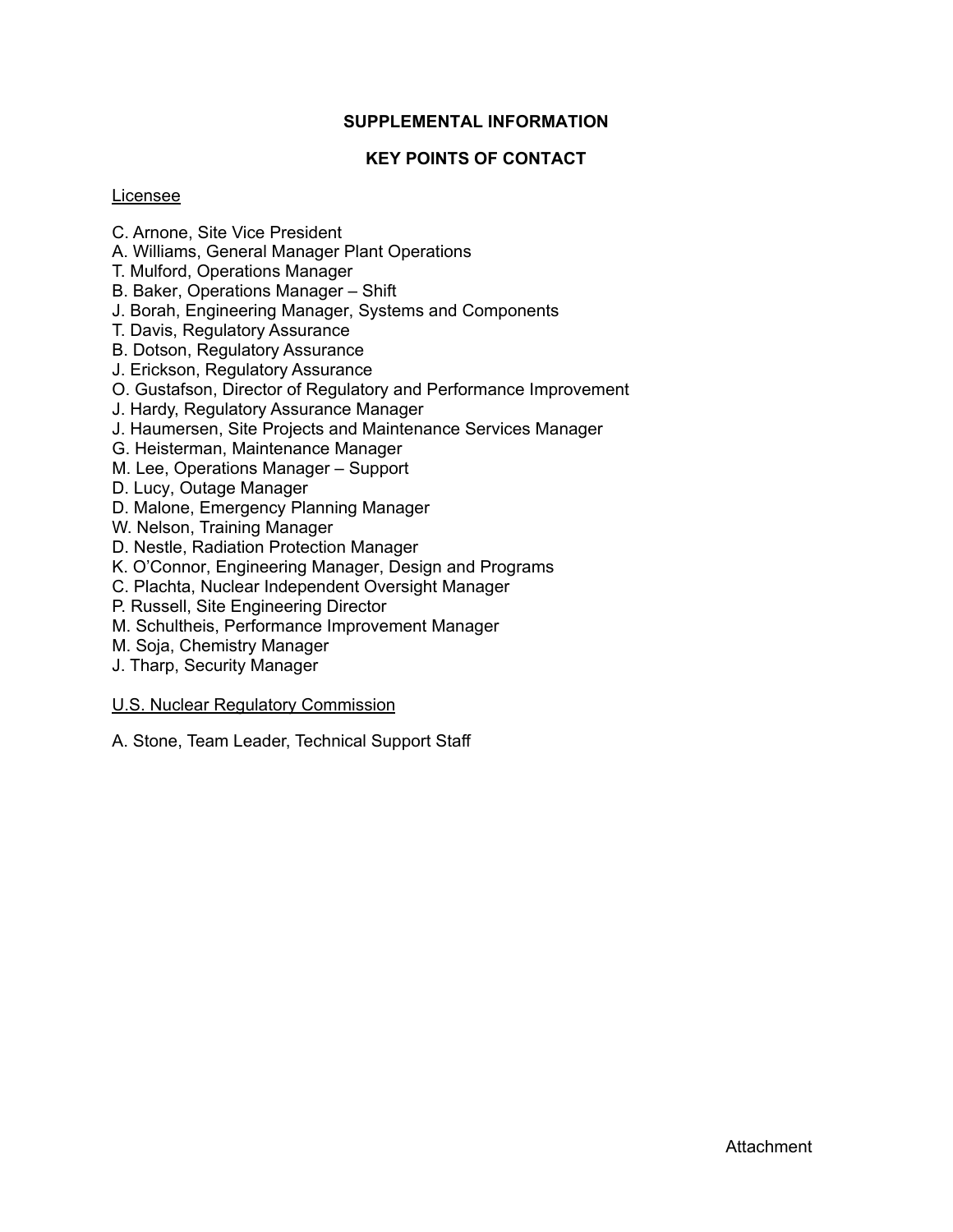# **LIST OF ITEMS OPENED, CLOSED, AND DISCUSSED**

**Opened** 

None

Closed

None

**Discussed** 

None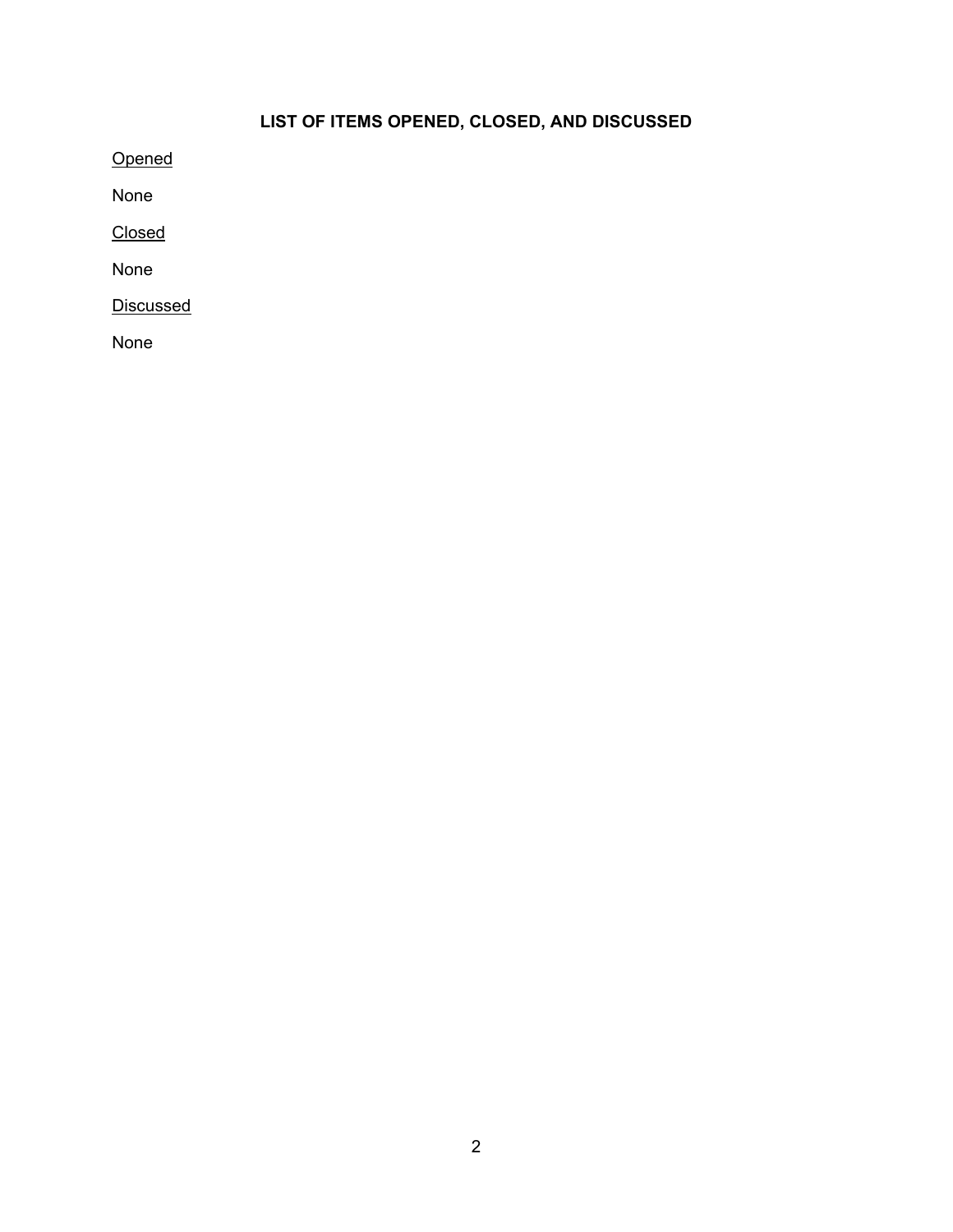# **LIST OF DOCUMENTS REVIEWED**

The following is a partial list of documents reviewed during the inspection. Inclusion on this list does not imply the NRC inspector reviewed the documents in their entirety, but rather that selected sections or portions of the documents were evaluated as part of the overall inspection effort. Inclusion of a document on this list does not imply NRC acceptance of the document or any part of it, unless this is stated in the body of the inspection report.

### Condition Reports Initiated as a Result of the Inspection

- CR-HQN-2016-01215, It Was Discovered that Two Copies of the Palisades FLEX FIP Exist, September 27, 2016
- CR-PLP-2016-04603, It Was Discovered that the Labels on Both the FLEX Diesel Generators are Incorrect, September 28, 2016
- CR-PLP-2016-04610, Walkdown Discovered that the Labels on the FLEX Diesel Generators are Incorrect, September 28, 2016
- CR-PLP-2016-04638, Flooding Level in A Flex Building Question, September 29, 2016
- CR-PLP-2016-04641, A Later Version of Staffing Assessment, Revision 2, was Discovered, September 29, 2016
- CR-PLP-2016-04643, NRC Identified, Incorrect Value to Fill Tank T-81, September 29, 2016
- CR-PLP-2016-04650, No Specific Operator Guidance for Flex Hose Minimum Bend Radius, September 29, 2016

#### Condition Reports Reviewed

- CR-HQN-2015-00345, Potential Concern with the Instrumentation for Spent Fuel Pool Level Monitoring, April 9, 2015
- CR-HQN-2016-00164, Fukushima Project: Uninterruptable Power Supply Rated Battery Life, February 9, 2016
- CR-PLP-2015-02436, Cables do not Appear to Connect to the Generator, June 11, 2015
- CR-PLP-2015-02482, Tracking of NRC FLEX/SFPI Audit Follow-up Items, June 16, 2015
- CR-PLP-2015-05627, Broken Weld on "A" FLEX Generator, November 11, 2015
- CR-PLP-2015-05750, Breaker 11 was Found in Trip Free Condition, November 19, 2015
- CR-PLP-2016-00127, LI-2141 Spent Fuel Level Indicator Blank Screen, January 7, 2016
- CR-PLP-2016-01079, Uninterruptable Power Supply Battery Life Error, March 2, 2016
- CR-PLP-2016-01224, The Rating of the Generators in the FIP are Wrong, March 10, 2016
- CR-PLP-2016-01364, K-2 FLEX Diesel Generator Fuel Oil Level Low, March 19, 2016
- CR-PLP-2016-01655, LI-2141 Spent Fuel Level Indicator Blank Screen, April 5, 2016
- CR-PLP-2016-01740, Trend with LI-2141 Spent Fuel Level Indicator Blank Screen, April 12, 2016
- CR-PLP-2016-01902, LI-2141 Spent Fuel Level Indicator Time Incorrect, April 21, 2016
- CR-PLP-2016-02248, K-1 FLEX Diesel Generator Trailer Wiring Harness is Damaged, May 14, 2016
- CR-PLP-2016-02451, Satellite Phone Cords Failed, May 26, 2016
- CR-PLP-2016-02985, LI-2141 Spent Fuel Level Indicator Blank Screen, June 29, 2016
- CR-PLP-2016-03992, LI-2141 Spent Fuel Level Indicator Time Incorrect, August 25, 2016
- CR-PLP-2016-04564, NSRCs Declared Degraded but Operational due to the Inability of Two or More 4160VAC Portable Generators to Perform Load Sharing, September 26, 2016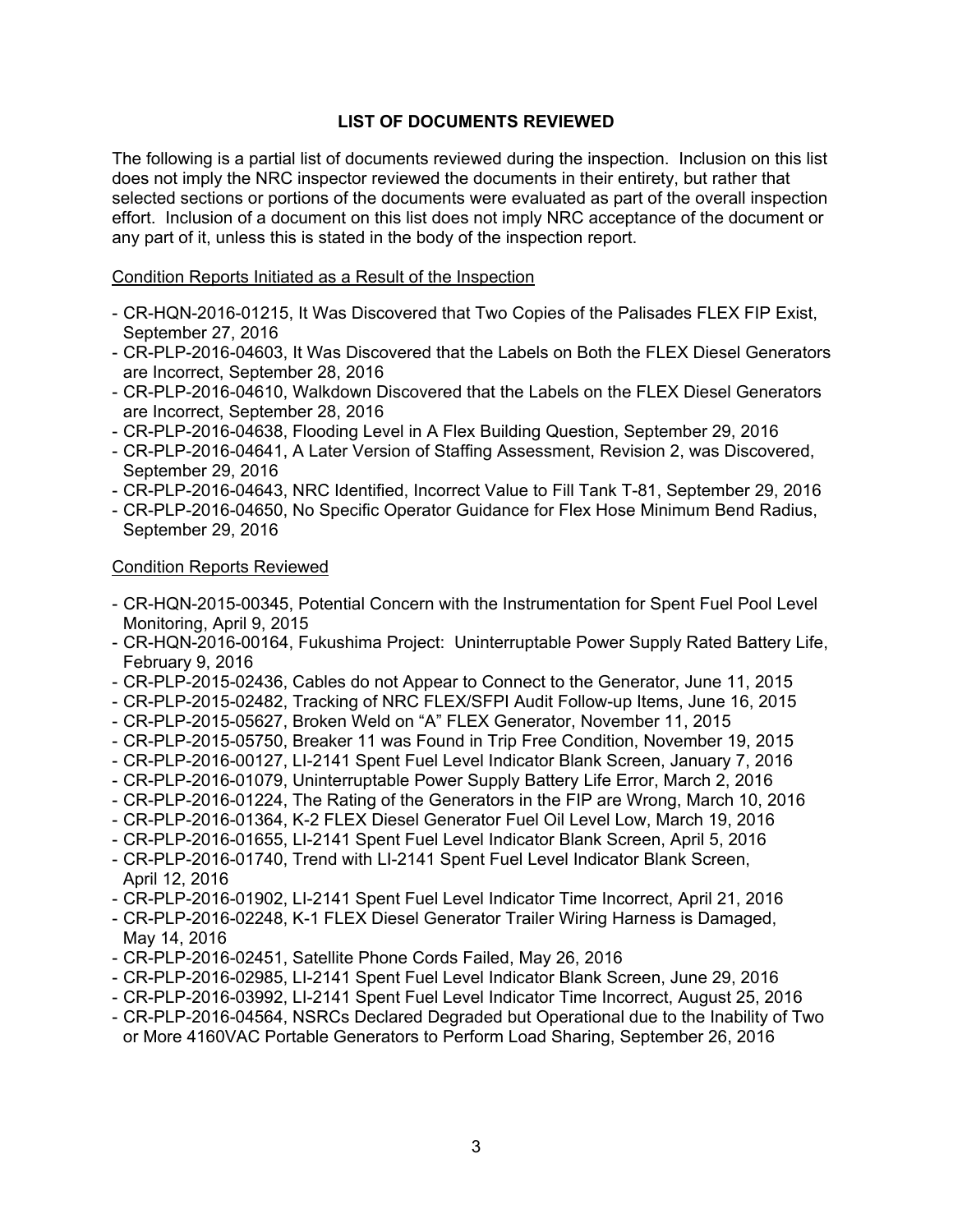# **Calculations**

- EA-GOTHIC-AFW-01, Auxiliary Feedwater Pump Room Heat Up Analysis, Revision 0
- EA-EC46465-08, Freezing of Coolant Sources for FLEX Event, Revision 0
- EA-EC46465-14, T-2 Inventory Makeup Capability of AFW with T-81 Gravity Feed, Revision 0
- EA-EC46467-04, Sliding and Rocking Evaluation of FLEX Storage Building-A Equipment, Revision 1

## Drawings

- B213781, 2500 kVA Transformer Outline Drawing for Graybar, Revision 0
- E-1 Sh. A, Single Line Meter and Relay Diagram, Revision 12
- E-44 Sh. 156, Lighting Panel Schedule Panel L-76, Revision 7
- E-44 Sh. 105, Lighting Panel Schedule Panel L-258, Revision 6

# Miscellaneous Documents

- Enercon Report, Flex Portable Hose Failure Extent of Condition Review
- Letter of Agreement Between Entergy Nuclear Operations, Inc., as Agent for Entergy Nuclear Palisades, LLC, Owner of Palisades Nuclear Power Plant and Andrews University Airpark Airport Authority, September 15, 2014
- Letter to the NRC from Anthony J. Vitale, Response to NRC Request for Information Pursuant to 10 CFR 50.54(f) Regarding Recommendation 9.3, Emergency Preparedness – Staffing, Requested Information Items 1, 2, and 6 – Phase 2 Staffing Assessment, May 19, 2015
- Letter to the NRC from Anthony J. Vitale, Notification of Full Compliance with NRC Order EA-12-049, "Order Modifying Licenses with Regard to Requirements for Mitigation Strategies for Beyond-Design-Basis External Events," December 16, 2015
- Letter to the NRC from Anthony J. Vitale, Notification of Full Compliance with NRC Order EA-12-049, "Order Modifying Licenses with Regard to Requirements for Mitigation Strategies for Beyond-Design-Basis External Events," December 16, 2015
- Letter to Vice President, Operations at Entergy Nuclear Operations, Inc. from Mandy Halter, NRC/NRR, Palisades Nuclear Plant – Safety Evaluation Regarding Implementation of Mitigating Strategies and Reliable Spent Fuel Instrumentation Related to Orders EA–12–049 and EA–12–051 (CAC Nos. MF0768 and MF0769), August 22, 2016
- LO-HWNLO-2015-0001, Phase 2 Communications Assessment Fukushima Project, April 19, 2016
- M0204-0161, MOHR Vendor Manual SFPI Level Indication, Revision 0
- Memorandum of Understanding Between West Michigan Airport Authority and Entergy Nuclear Operations, Inc., as Agent for Entergy Nuclear Palisades, LLC, Owner of Palisades Nuclear Power Plant, September 15, 2014
- MSP/EMHSD Response Procedure #22 b, Emergency Operation Center Extended Loss AC Power Response Plan, August 2015
- Mutual Assistance Agreement Between DTE Energy Electric Company, Entergy Nuclear Palisades, LLC and Indiana Michigan Power
- PLP-RPT-13-00050, Turbine Driven Auxiliary Feedwater (TDAFW) Upgrade Evaluation for FLEX, Revision 0
- PLP-RPT-14-00030, Report of Geotechnical Exploration FLEX Equipment Storage Building, Revision 0
- PLP-RPT-15-00049, Palisades Final Integrated Plan for FLEX Implementation, Revision 0
- PLP-RPT-15-00049, Palisades Final Integrated Plan for FLEX Implementation, Revision 1
- Palisades Nuclear Plant FLEX Validation, September 28, 2015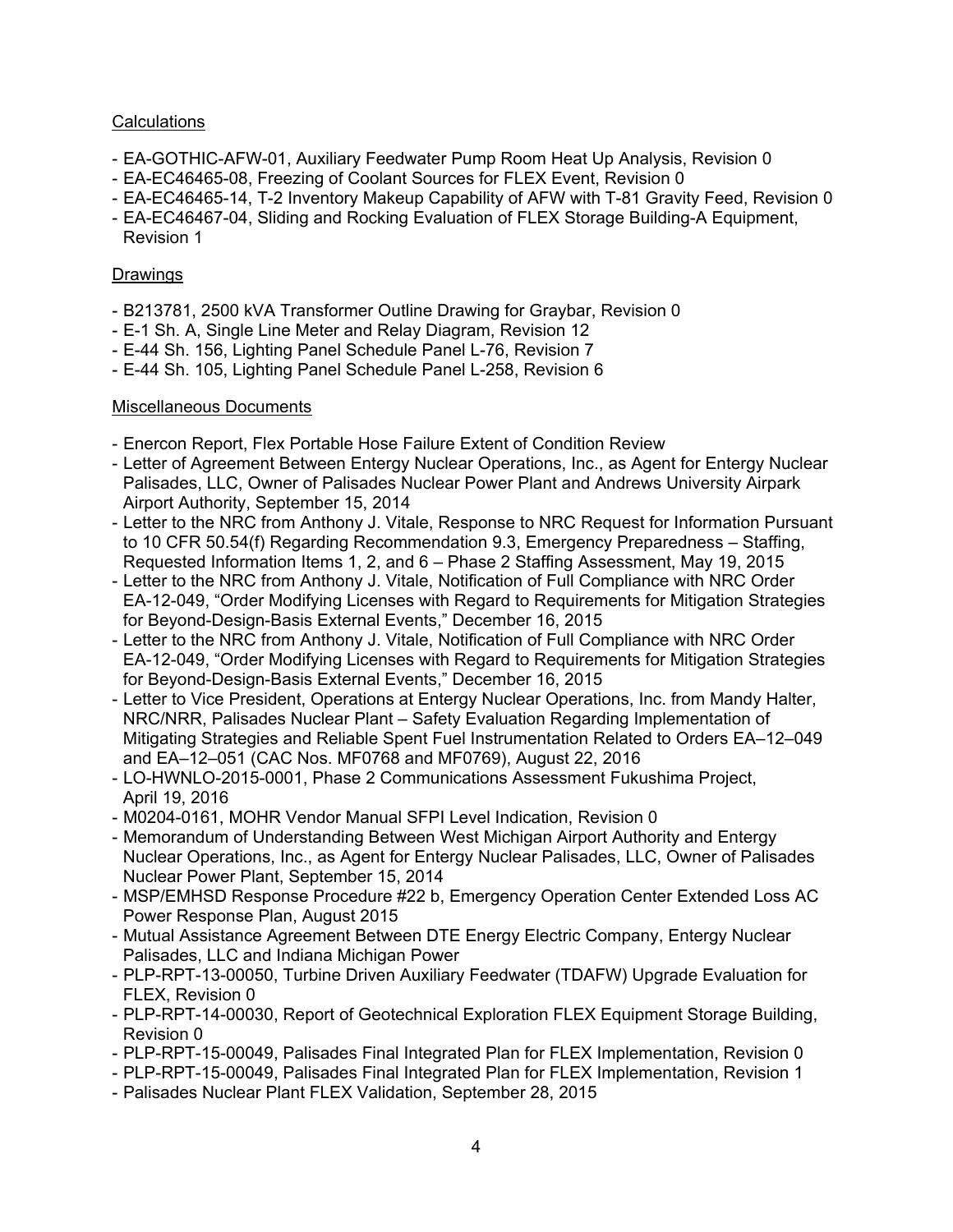- Palisades Nuclear Plant IPEEE, Revision 1
- Palisades Nuclear Plant NEI 12-01 / Phase 2 Staffing Assessment, Revision 1
- Palisades Nuclear Plant NEI 12-01 / Phase 2 Staffing Assessment, Revision 2
- SAFER Response Plan for Palisades Nuclear Plant, Revision 1
- Snapshot Assessment: Pre-NRC Fukushima Lessons Learned, Une 21, 2016
- WCAP-17601-P, Reactor Coolant System Response to the Extended Loss of AC Power Event for Westinghouse, Combustion Engineering, and Babcock & Wilcox NSSS Designs, Revision 0

### **Modifications**

- EC 46465, FLEX Basis (Base/Parent EC), Revision 0
- EC 46466, Spent Fuel Pool Instrumentation, Revision 0
- EC 46467, Storage Buildings, Revision 0
- EC 47490, EP Communications, Revision 0
- EC 63992, Capacity of Turbine Building Uninterruptable Power Supply, Revision 0
- EC 66731, FLEX Hose Bend Radius Evaluation, Revision 0

### **Procedures**

- AOP-26, Loss of Spent Fuel Pool Cooling, Revision 3
- AOP-30, Loss of Shutdown Cooling, Revision 2
- AOP-38, Acts of Nature, Revision 6
- ARP-7, Auxiliary Systems Scheme EK-11 (C-13), Revision 96
- EI-6.0, Palisades Nuclear Plant Emergency Implementing Procedure Rapid Dose Calculation, Revision 16
- EI-6.9, Palisades Nuclear Plant Emergency Implementing Procedure Automated Dose Assessment Program, Revision 8
- EN-OP-201, Diverse and Flexible Coping Strategies (FLEX) Fleet Program Document, Revision 2
- EN-OP-201-05, Palisades FLEX Program Document, Revision 1
- EN-OP-202, Diverse and Flexible Coping Strategies (FLEX) Program Document Bases, Revision 0
- EN-OU-103, Long Range Outage Planning, Revision 3
- EN-WM-105, Planning, Revision 16
- EN-WM-109, Scheduling, Revision 10
- EOP-1.0, Standard Post-Trip Actions, Revision 18
- EOP-2.0, Reactor Trip Recovery, Revision 14
- EOP-3.0, Station Blackout Recovery, Revision 17
- EOP 8.0, Loss of Offsite PWR Forced Circulation Recovery, Revision 19
- EOP 9.0, PC-2 PCS Press Control PORVS PC-2 Tree D, Revision 19
- FIG-1, FLEX Generator Staging and Operation, Revision 1
- FIG-2, FLEX Pump Staging and Operations, Revision 0
- FIG-3, Alternate SFP Makeup and Cooling, Revision 0
- FIG-4, Low Pressure Feedwater, Revision 0
- FIG-5, FLEX T-77 Boration Blending, Revision 0
- FIG-7, FLEX PCS Injection, Revision 0
- FIG-8, Alternate Ventilation, Revision 0
- FIG-9, Backup ADV Nitrogen Station 9 Operation, Revision 0
- FIG-10, Fuel Oil Transfer, Revision 0
- FIG-11, Service Water NSRC (Phase 3), Revision 0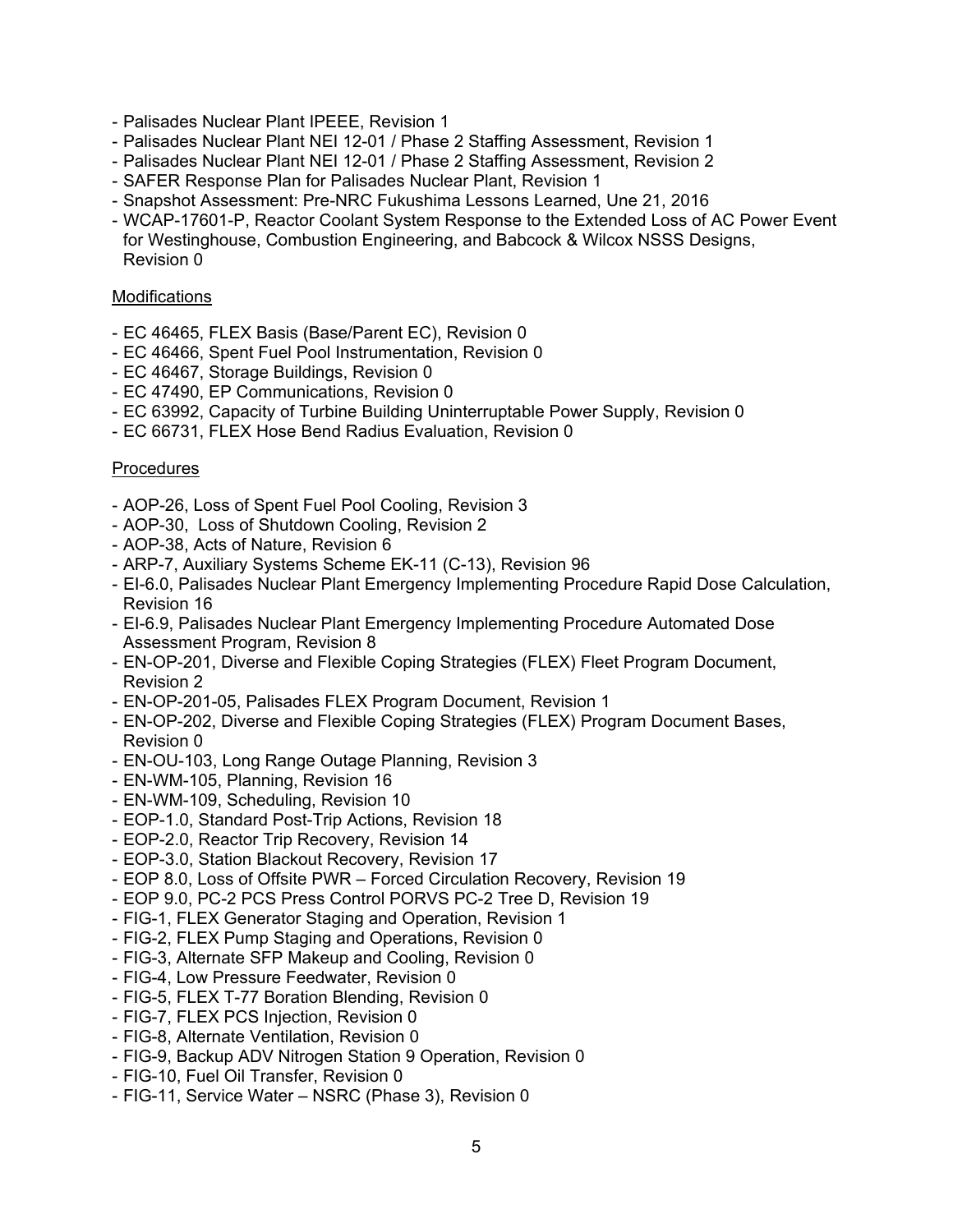- FIG-12, 4160 VAC Generator NSRC (Phase 3), Revision 2
- FSG-1, Long Term Inventory Control, Revision 0
- FSG-4, ELAP DC Bus Load Shed and Management, Revision 0
- FSG-5, Initial Assessment and FLEX Equipment Staging, Revision 0
- FSG-5, Initial Assessment and FLEX Equipment Staging Attachment 4, Ops Flowchart, Revision 0
- FSG-7, Loss of Vital Instrument or Control Power, Revision 1
- FSG-8, Alternate PCS Boration, Revision 0
- FSG-11, Alternate SFP Makeup and Cooling, Revision 0
- FSG-13, Transition from Flex Equipment, Revision 0
- FSG-14, Shutdown PCS Makeup, Revision 0
- FSG-15, Shutdown ELAP, Revision 0
- FSG-100, Beyond Design Bases External Event (BDBEE) with an Extended Loss of Offsite and Onsite Power (ELAP) Emergency Response, Revision 0
- FSG-101, BDBEE / EP Communications, Revision 1
- SOP-2A, Chemical and Volume Control System, Revision 86
- SOP-14, Service Water System, Revision 65
- Spent Fuel Pool Level Instrumentation (SFPI) Boric Acid Mitigation, January 14, 2014
- Spent Fuel Pool Level Instrumentation (SFPI) Channel Functional Check, January 14, 2014

### **Training Documents**

- PLLP-NLO Training, FLEX Loader, Revision 0
- PLLP-OPS-FLEXOVER, FLEX Process & Equipment, Training Cycle 15B
- PLLP-OPS-15D-01, Palisades Operations Cycle 15D Kickoff
- PLLP-OPS-FLEXGAP, FLEX Process & Equipment, Cycle 15E GAP Training

## Work Orders

- 00374145 04, FUK, EC-47345, BUS 19 Voltage & Phase Rotation Checks, October 4, 2015
- 00374147 04, FUK, EC-47345, BUS 20 Voltage & Phase Rotation Checks, September 29, 2015
- 00378594 16, FUK, (FLEX EC-46465) Verification of FLEX Pumps/Equip, August 26, 2015
- 00378594 17, FUK, (FLEX EC-46465) Verification of PH 2 Generator/Equip, August 27, 2015
- 00424932 01, FLEX Standby Periodic Maintenance (PM) 6 Month Inspection FEL-FLEX1B, April 19, 2016
- 00424934 01, FLEX Standby PM 6 Month Functional K-4-FLEX Generator, March 19, 2016
- 00424939 01, FLEX Standby PM 6 Month Inspection Tow Vehicle A, April 19, 2016
- 00424941 01, FLEX Standby PM 6 Month Functional C-910 Air Comp, April 19, 2016
- 52676484 01, FLEX Standby PM 1 Yr Operational Test P-1002 Pump (FSB B), April 19, 2016
- 52676487 01, FLEX Standby PM 1 Yr Operational Test K-1-FLEX Generator, April 19, 2016
- 52676489 01, FLEX Standby PM 1 Yr Operational Test K-2-FLEX Generator, April 19, 2016
- 52709100 01, Emergency Communications Test, Monthly, August 31, 2016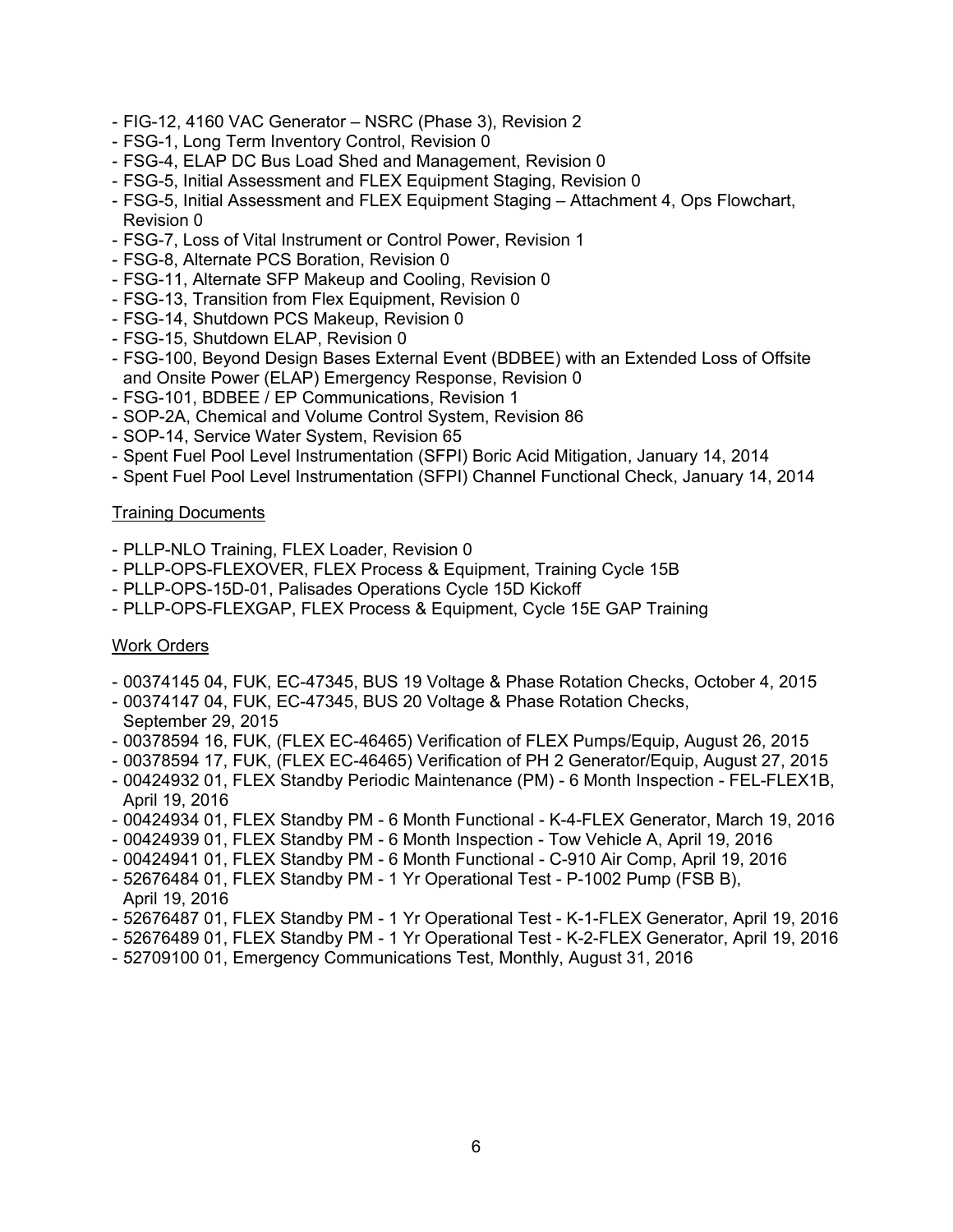# **LIST OF ACRONYMS USED**

- ADAMS Agencywide Documents Access Management System<br>CFR Code of Federal Regulations
- CFR Code of Federal Regulations<br>
ELAP Extended Loss of AC Power
- Extended Loss of AC Power
- EP Emergency Preparedness
- FLEX Diverse and Flexible Coping Strategies<br>FSG FLEX Support Guidelines
- FLEX Support Guidelines
- IMC Inspection Manual Chapter
- NRC U.S. Nuclear Regulatory Commission<br>
PARS Publicly Available Records System
- PARS Publicly Available Records System<br>
PM Periodic Maintenance
- PM Periodic Maintenance<br>
SPP Spent Fuel Pool
- Spent Fuel Pool
- TI Temporary Instruction